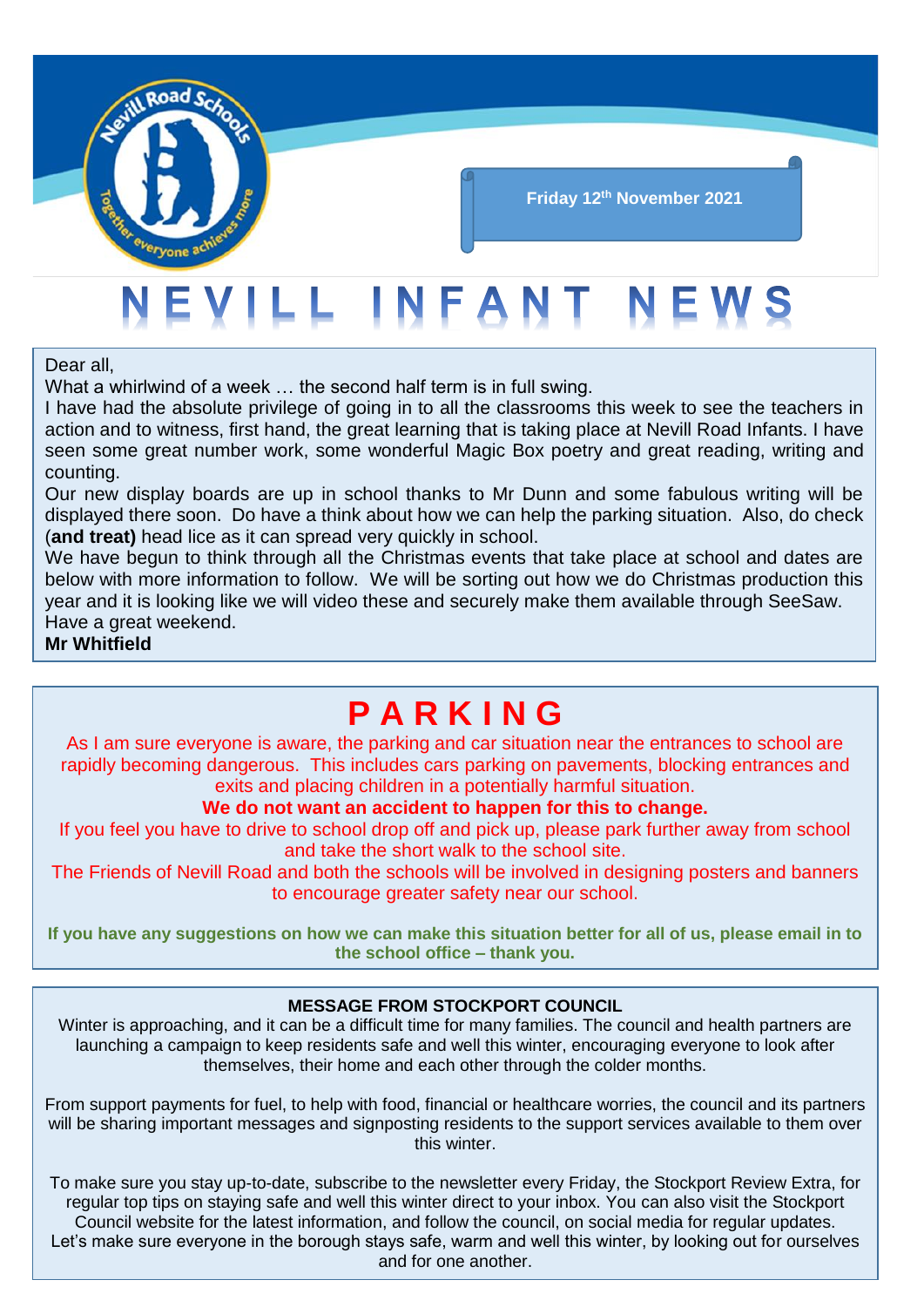

**Friday 12th November 2021**

# **Staff Spotlight**

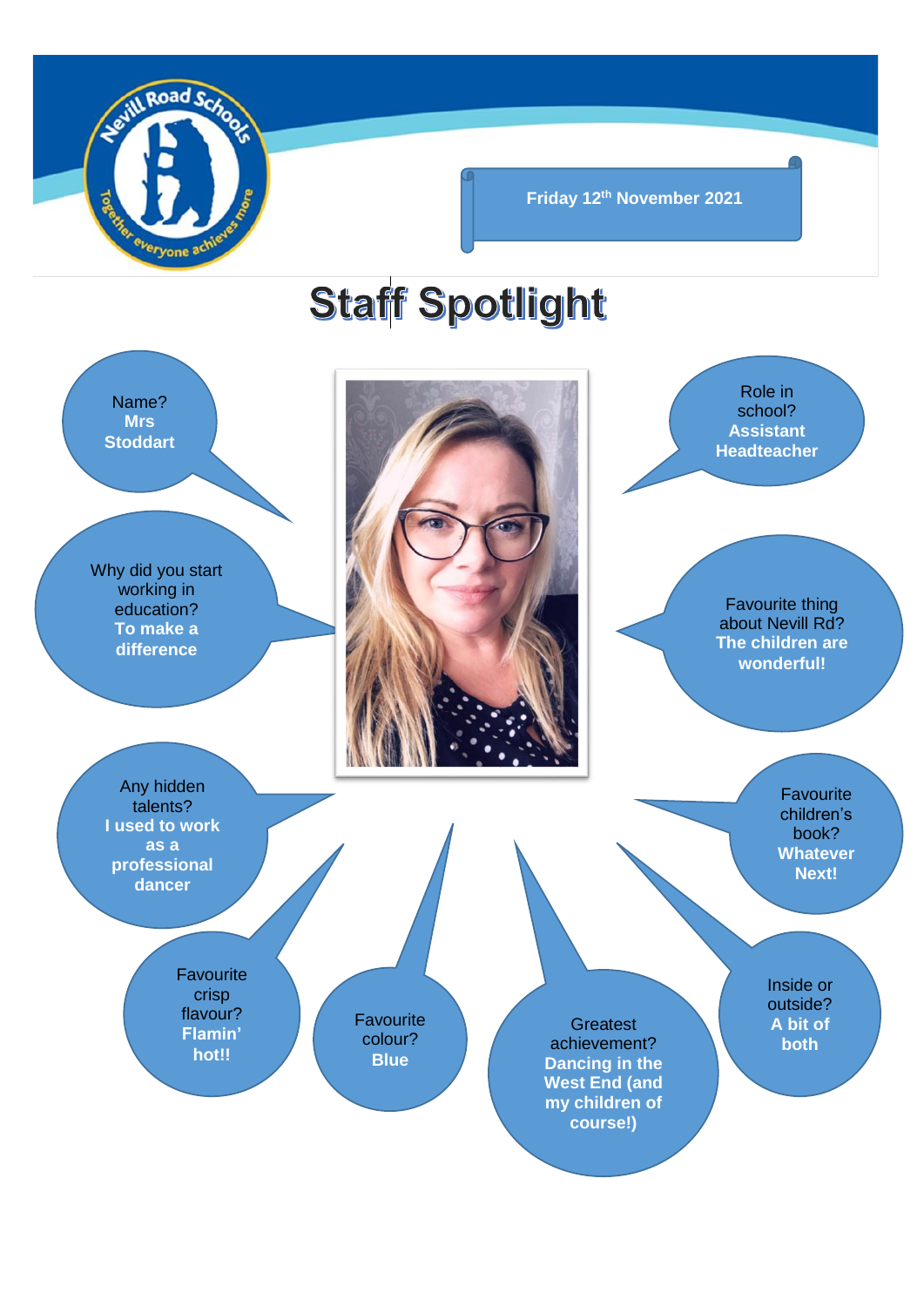

**Children in Need – 19th November F E E L G O O D F R I D A Y**

**We will have a dress in 'Whatever makes you feel good!' – donating £1. As there has been lots of donations, we will not be selling any other Children in Need things but you can still donate via …** 

**[https://app.parentpay.com/ParentPayShop/Fo](https://app.parentpay.com/ParentPayShop/Foc/Default.aspx?shopid=4956) [c/Default.aspx?shopid=4956](https://app.parentpay.com/ParentPayShop/Foc/Default.aspx?shopid=4956)**

**Friday 12th November 2021**

#### **P A R E N T G O V E R N O R S**

We have 2 vacancies for parent governors which means an election must take place. If you are interested in helping me and Miss Spencer ensure the best education for your children, have some evening free time to give up and would welcome the opportunity to be more involved in school at a strategic level please speak with Mr Whitfield (Headteacher) or Mrs Caroline Wilke (Chair of Governors) – you can contact the office too if you would like a message to be passed on

### **ANTI-BULLYING WEEK**

Next week is anti-bullying week, where we will be talking about what bullying is, how we can help ourselves and each other and what to do if we think we are being bullied.

To start the week off we will have **Odd Socks Day on Monday** in recognition of our differences and how they should be accepted.

## **A L L T H I N G S C H R I S T M A S …**

**THROUGHOUT DECEMBER LOOK OUT FOR …..** Nevill the Christmas Elf

**WEDNESDAY 1ST DECEMBER -** Christmas Card Post Boxes in classes (post your cards!!)

**FRIDAY 10<sup>TH</sup> DECEMBER → Christmas Jumper Day (Save The Children 50p suggested)** 

**FRIDAY 10<sup>™</sup> DECEMBER → Christmas Raffle Draw (tickets coming home w/b 22/11/21)** 

**FRIDAY 10<sup>™</sup> DECEMBER → Sponsored Santa Dash** 

**FRIDAY 17<sup>™</sup> DECEMBER → Christmas Dinner followed by Christmas Parties** 

#### **Can you help??**

We are looking to appoint 2 supervisors for lunchtime and after school club. The hours would be  $11:30 - 1:30$  &  $3:00 - 6:00$ .

If you are interested or know someone who would be, please speak with Miss Spencer.